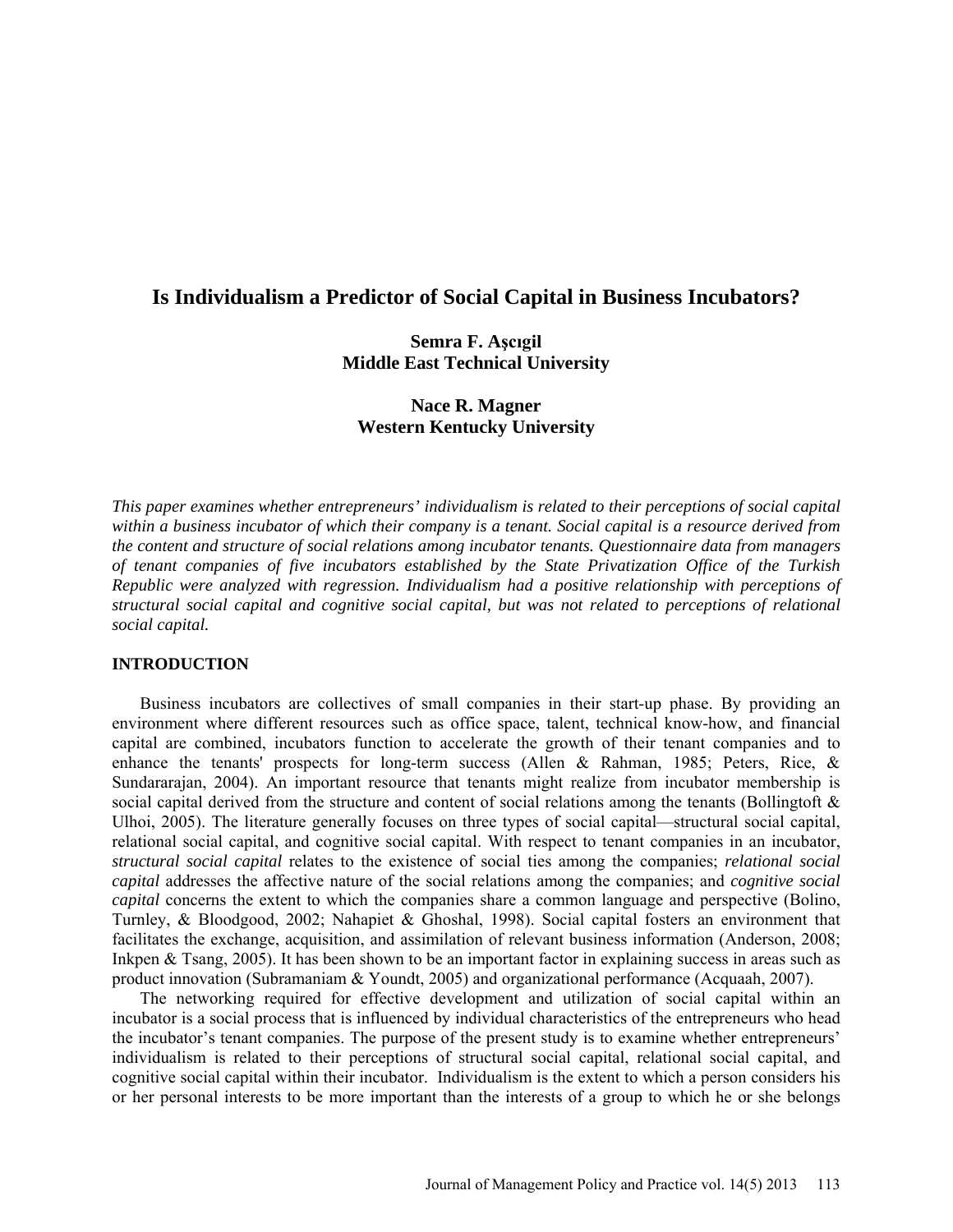(Wagner & Moch, 1986). Entrepreneurs as a group have typically been characterized as individualistic in nature (McGrath, MacMillan, & Scheinberg, 1992; Nicholson & Anderson, 2005), although Longenecker, McKinney, and Moore (1988) noted that not all entrepreneurs fit this description.

Some research indicates that individualistic people exhibit less cooperation within a group. For example, Wagner (1995) found that individualists cooperate less in groups than do collectivists. Moorman and Blakely (1995) reported that individualistic people are less likely to perform discretionary yet helpful acts that promote the effective functioning of the group. Kirkman and Shapiro (2001) found that individualism had a negative relationship with employee preference for teamwork. Since social capital within an incubator is dependent upon entrepreneurs' efforts to form and cultivate social relations with other tenants, these findings suggest that entrepreneurs' individualism will have a negative relationship with their perceptions of social capital within the incubator.

On the other hand, there is evidence, at least at a macro level of analysis, that individualism can have a positive relationship with social capital. Allik and Realo (2004) observed a strong positive relationship between individualism and social capital both across the 50 U.S. states and across 42 countries. An explanation for this phenomenon is that cooperation within a group is attractive to individualistic people if they believe that working with others will lead to personal benefits that cannot be obtained by working alone (Allik & Realo, 2004; Wagner, 1995). Consistent with this idea, Dodd and Anderson (2007) proposed that self-interest may motivate entrepreneurs to exert the effort required to network and build social capital. The theory and evidence presented in this paragraph suggest that entrepreneurs' individualism will have a positive relationship with their perceptions of social capital within the incubator.

On the whole, theory and empirical evidence regarding the nature of the relationship between individualism and group-oriented behaviors such as forming and cultivating social ties are inconclusive and do not provide a sufficient basis for formulating a hypothesis in the present study. Therefore, the study addressed the following research question: Is the individualism of entrepreneurs who have placed their company in an incubator related to their perceptions of structural social capital, relational social capital, and cognitive social capital within the incubator? We used entrepreneurs' perceptions of the three types of social capital as the criterion variables because an incubator's entrepreneurs are in the best position to assess the extent to which their company has been able to realize social capital from incubator membership and because of the practical difficulties of measuring social capital in an objective way.

## **METHOD**

## **Procedures and Respondents**

Data were gathered with questionnaires completed by managers of companies that were tenants in one of five incubators located in various cities in Turkey. The incubators are stand-alone facilities and part of a project launched by the State Privatization Office of the Turkish Republic. The purpose of the incubators is to help former public servants who have become unemployed due to the state's privatization initiatives to develop their own businesses. The incubators are composed primarily of small craft companies with the exception of one incubator that has a significant number of computer software companies.

Management of each incubator distributed the questionnaires to the incubator's tenant companies. A total of 135 companies received questionnaires. Respondents, who were anonymous, returned their questionnaires in a sealed envelope to incubator management, who forwarded the envelopes to us.

Data from 53 respondents could be used in the study, which is a 39% response rate. The ratios of number of respondents per number of questionnaires distributed in each incubator were: Incubator A - 19/45, Incubator B - 12/25, Incubator C - 11/20, Incubator D - 6/25, and Incubator E - 5/20. Most of the respondents were male (85%) and an owner of their company (91%). Owners are appropriate respondents for the study because social capital during a start-up company's early development is nearly identical to that of the company's founders (Hite & Hesterly, 2001; Maurer & Ebers, 2006). The average company had about 8 employees.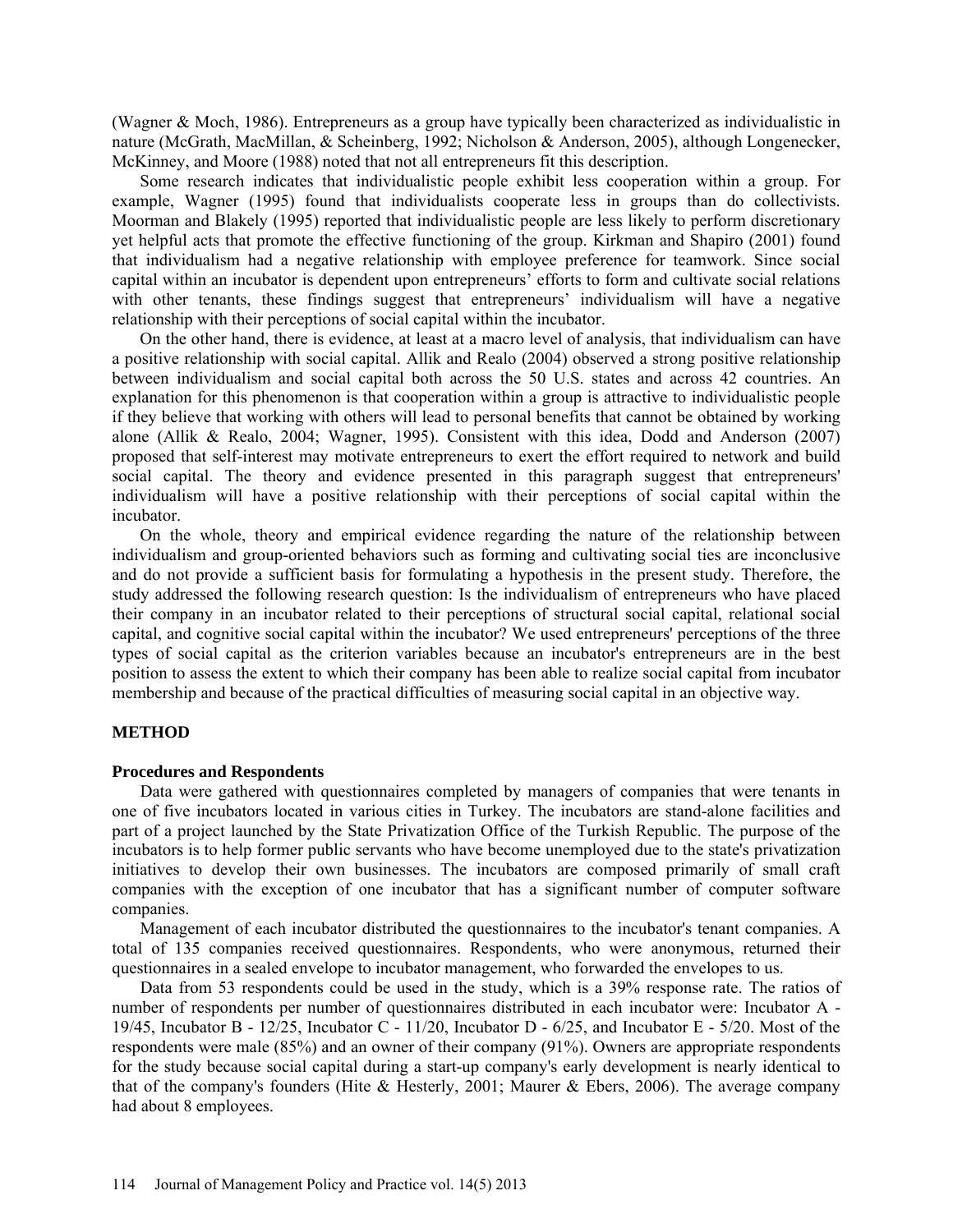#### **Measures of Primary Variables**

Each of the four variables of primary interest—individualism, structural social capital, relational social capital, and cognitive social capital—was measured with multiple questionnaire items. Each item had a 6-point Likert scale (1 = *strongly disagree*, 6 = *strongly agree*). A respondent's item scores for a given measure were summed and averaged.

Individualism was measured with the three items that Maznevski and DiStefano (1995) developed to assess the relative importance a person places on self-interests as compared to shared pursuits. Exemplar items are "It is natural to put your own interests ahead of others" and "Society works best when each person serves his/her own interests." Each social capital variable was measured with four items that we developed to address concepts that scholars (Bolino et al., 2002; Nahapiet & Ghoshal, 1998) have associated with that specific form of social capital. Exemplar items from the structural social capital measure are "I interact with neighboring companies/tenants in the incubator on a frequent basis" and "I actively seek to network with neighboring companies/tenants in the incubator at work." Items from the relational social capital scale include "I feel a strong sense of community with neighboring companies/tenants in the incubator" and "My company and neighboring companies/tenants in the incubator strongly identify with each other." Exemplar items from the cognitive social capital scale are "Neighboring companies/tenants in the incubator and I share a common language when performing our jobs" and "I am of similar mind with neighboring companies/tenants in the incubator when it comes to interpreting the events that affect the incubator."

Items were translated from English to Turkish when constructing the questionnaire. Two business people and an academician who were fluent in English evaluated the items to ensure the translation was valid. The items were also back-translated into English by an academician to check that no loss of meaning occurred in the translation.

#### **Control Variables**

The respondent's gender (male  $= 0$ , female  $= 1$ ), the respondent's position in the company (0  $=$  nonowner manager,  $1 =$  owner), and the number of employees in the respondent's company were included as control variables in the data analysis because they may influence the direction or strength of the relationships between individualism and the social capital variables.

#### **RESULTS**

#### **Descriptive Statistics**

Table 1 displays means, standard deviations, Pearson correlations, and alpha internal reliability coefficients for the study's variables. The social capital variables had high correlations with each other (range = .65 to .78), supporting Nahapiet and Ghoshal's (1998) conclusion that the three dimensions of social capital are highly interrelated. Alpha coefficients met or exceeded the .70 floor recommended by Nunnally and Bernstein (1994), except that the alpha for the individualism measure (.69) was marginally below this cutoff.

#### **Regression Analysis**

Each of the three social capital variables was regressed on individualism and the three control variables. Table 2 presents the results of the regression analysis. Of primary importance are the standardized regression coefficients displayed for individualism, which represent the strength of the relationship between individualism and a given social capital variable after holding the control variables constant. Individualism had a positive and significant  $(p < .01)$  unique relationship with structural social capital and a positive and marginal  $(p < .10)$  unique relationship with cognitive social capital. Individualism did not have a significant unique relationship with relational social capital.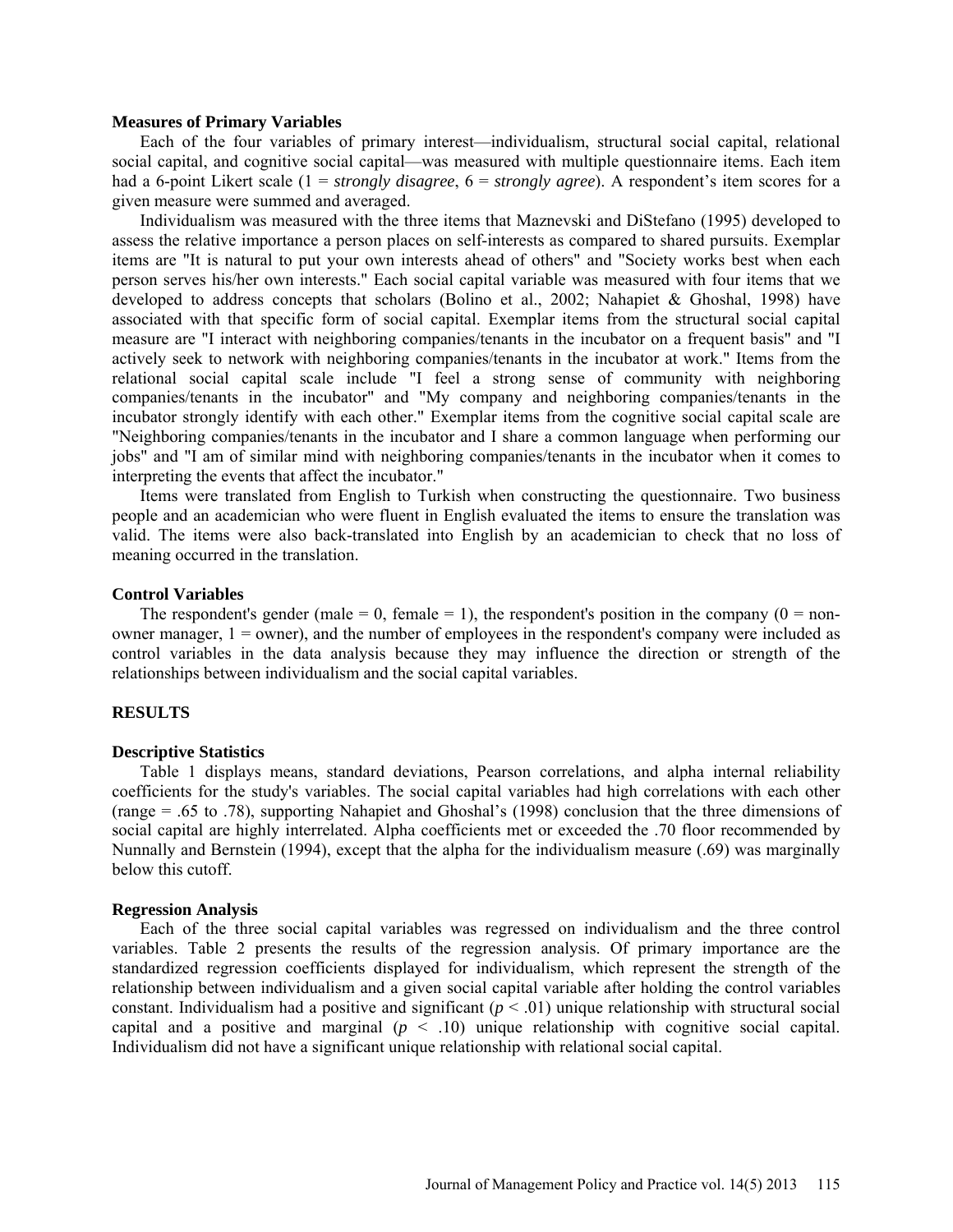## **TABLE 1 MEANS, STANDARD DEVIATIONS, CORRELATIONS, AND RELIABILITIES**

| Variable                                                                                                        | M    | SD                          | 1               | 2                   | 3                 | 4     | 5                     | 6                           |        |
|-----------------------------------------------------------------------------------------------------------------|------|-----------------------------|-----------------|---------------------|-------------------|-------|-----------------------|-----------------------------|--------|
| 1. Gender                                                                                                       |      |                             |                 |                     |                   |       |                       |                             |        |
| 2. Position in company                                                                                          |      |                             | $-.23$          |                     |                   |       |                       |                             |        |
| 3. Number of company employees                                                                                  | 8.06 | 14.90                       | .03             | $-.03$              |                   |       |                       |                             |        |
| 4. Individualism                                                                                                | 3.88 | 1.27                        | $-.09$          | .13                 | .06               | (.69) |                       |                             |        |
| 5. Structural social capital                                                                                    | 3.86 | 1.03                        | $-.30$          | .07                 | .10               | .38   | (.82)                 |                             |        |
| 6. Relational social capital                                                                                    | 4.03 | 1.04                        | $-.24$          | .14                 | .07               | .15   | .78                   | (.83)                       |        |
| 7. Cognitive social capital<br>$\sim$ $\sim$<br>$\mathbf{v}$ . All $\mathbf{v}$ . It is the set of $\mathbf{v}$ | 4.02 | .92<br>$\cdot$ 1<br>$\cdot$ | $-24$<br>$\sim$ | .10<br>$\mathbf{1}$ | .12<br>$\sim$ 0.0 | .28   | .71<br>$\cdot$ $\sim$ | .65<br>$\sim$ $\sim$ $\sim$ | (0.70) |

*Note.* Alpha internal reliability coefficients are on the diagonal. Correlations  $\geq 28$  are significant at  $p < 0.05$ .

|                             | Dependent variable           |                              |                             |  |  |  |  |
|-----------------------------|------------------------------|------------------------------|-----------------------------|--|--|--|--|
| Independent variable        | Structural<br>social capital | Relational<br>social capital | Cognitive<br>social capital |  |  |  |  |
| Gender                      | $-.28**$                     | $-22$                        | $-.22$                      |  |  |  |  |
| Position in company         | $-.04$                       | .07                          | .02                         |  |  |  |  |
| Number of company employees | .09                          | .08                          | .12                         |  |  |  |  |

Individualism  $.35***$  .12 .26<sup>\*</sup>

 $R^2$  .23\*\* .09 .14

**TABLE 2 SUMMARY OF MULTIPLE REGRESSION ANALYSIS**

*Note.* Standardized regression coefficients (βs) are shown for the independent variables.  $p < .10$ . \*\* *p* < .05. \*\*\* *p* < .01.

## **DISCUSSION**

The results indicate that entrepreneurs' individualism has a positive relationship with their perceptions of structural social capital and cognitive social capital within a business incubator in which they have placed their fledgling company. Thus it seems that individualistic entrepreneurs are more likely to form social ties and to develop a common perspective with other incubator tenants. Given the nature of individualistic entrepreneurs, their efforts to network with other incubator tenants are probably motivated primarily by concerns about furthering their own personal interests rather than the interests of the other tenants. However, the other tenants will still benefit from these efforts since increased structural and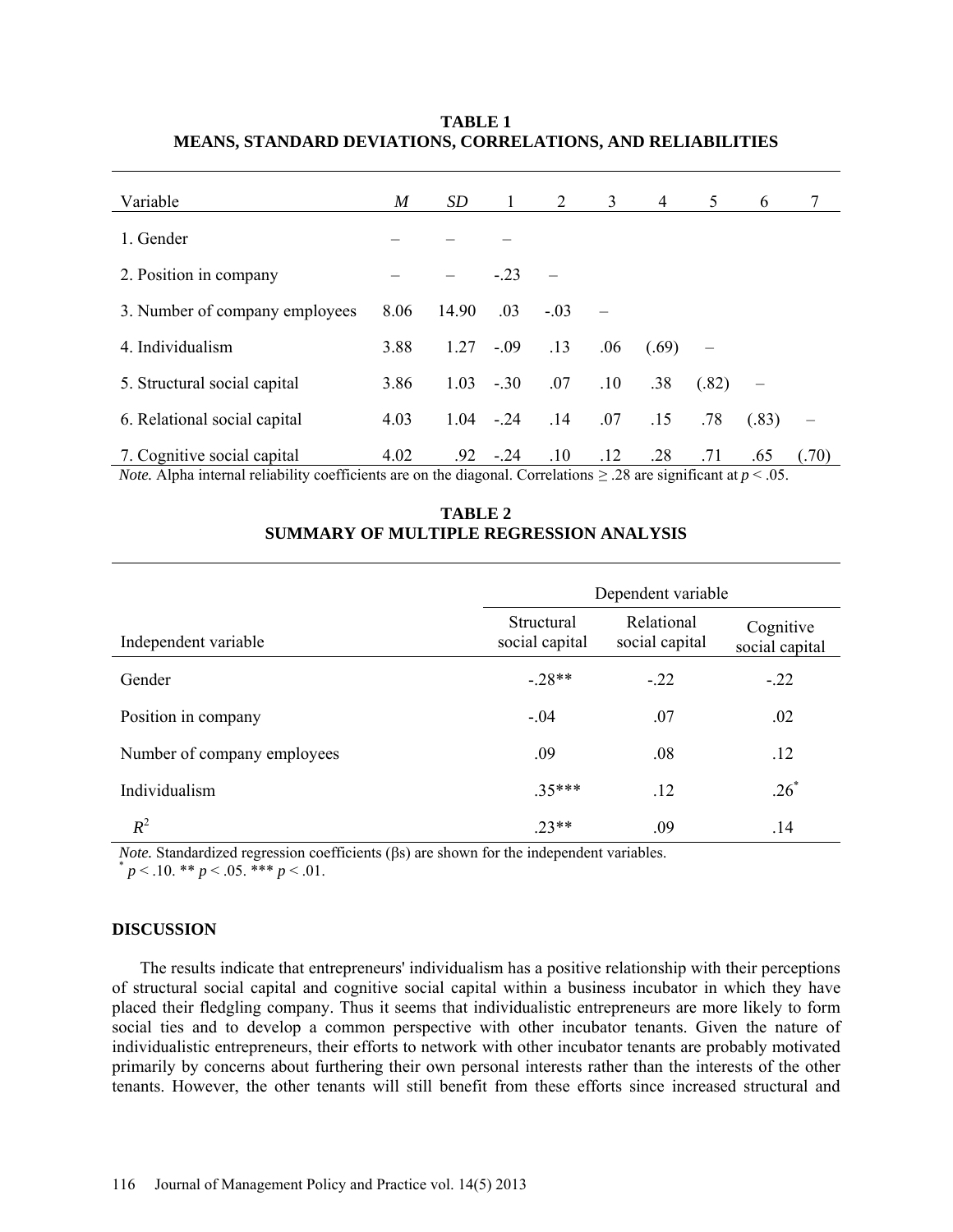cognitive social capital will enhance the exchange and acquisition of relevant business information within the incubator.

The finding that individualism was not associated with relational social capital suggests that while individualistic entrepreneurs may exert more effort to form social ties and to develop a common perspective with other tenants, their affective attachment to the other tenants does not increase accordingly. Individualistic entrepreneurs, whose networking activities within the incubator are driven by self-interest, do not seem to develop a particular sense of community with other tenants. In this regard, the increased social ties associated with individualistic entrepreneurs will not be as strong as they might otherwise, which may restrict the total amount of social capital that can be generated within the incubator.

Future research should investigate whether the present results extend to business incubators beyond the five Turkish institutions that provided our respondents. For example, Turkey has a relatively collectivistic national culture (Hofstede, Hofstede, & Minkov, 2010) and relationships that emerged here between individualism and social capital may be different for incubators in countries such as the U.S. that, on the whole, are more individualistic. Future research should also examine the extent to which entrepreneurs' individualism is related to the social capital they are able to realize from linkages with external parties that are associated with the incubator, such as academicians, potential investors, and consultants.

Our results must be assessed in the context of several limitations of the study. The alpha reliability coefficients of the individualism (.69) and cognitive social capital (.70) measures were relatively low, a condition that tends to suppress measures of association (e.g., regression coefficients, correlations) between variables. Also, all of the study's variables were measured with a single questionnaire, which may have led to the common method variance bias that tends to inflate measures of association between variables. The fact that the correlation between individualism and relational social capital was not statistically significant provides limited evidence that common method variance bias was not a substantial problem in the study. Finally, there may be unmeasured predictors of social capital within incubators that, had they been included in the study as control variables, would have influenced the nature of the relationships between individualism and the three types of social capital.

While acknowledging these limitations, we believe our study makes a meaningful contribution by providing some of the first evidence that entrepreneurs' individualism can be a predictor of social capital within incubators.

### **REFERENCES**

Acquaah, M. (2007). Managerial Social Capital, Strategic Orientation, and Organizational Performance in an Emerging Economy. *Strategic Management Journal,* 28, 1235-1255.

Allen, D.N., & Rahman, S. (1985). Small Business Incubators: A Positive Environment for Entrepreneurship. *Journal of Small Business Management,* 23, 12-22.

Allik, J., & Realo, A. (2004). Individualism-collectivism and Social Capital. *Journal of Cross-Cultural Psychology,* 35, 29-49.

Anderson, M.H. (2008). Social Networks and the Cognitive Motivation to Realize Network Opportunities: A Study of Managers' Information Gathering Behaviors. *Journal of Organizational Behavior,* 29, 51-78.

Bolino, M.C., Turnley, W.H., & Bloodgood, J.M. (2002). Citizenship Behavior and the Creation of Social Capital in Organizations. *Academy of Management Review,* 27, 505-522.

Bollingtoft, A., & Ulhoi, J.P. (2005). The Networked Business Incubator—Leveraging Entrepreneurial Agency? *Journal of Business Venturing,* 20, 265-290.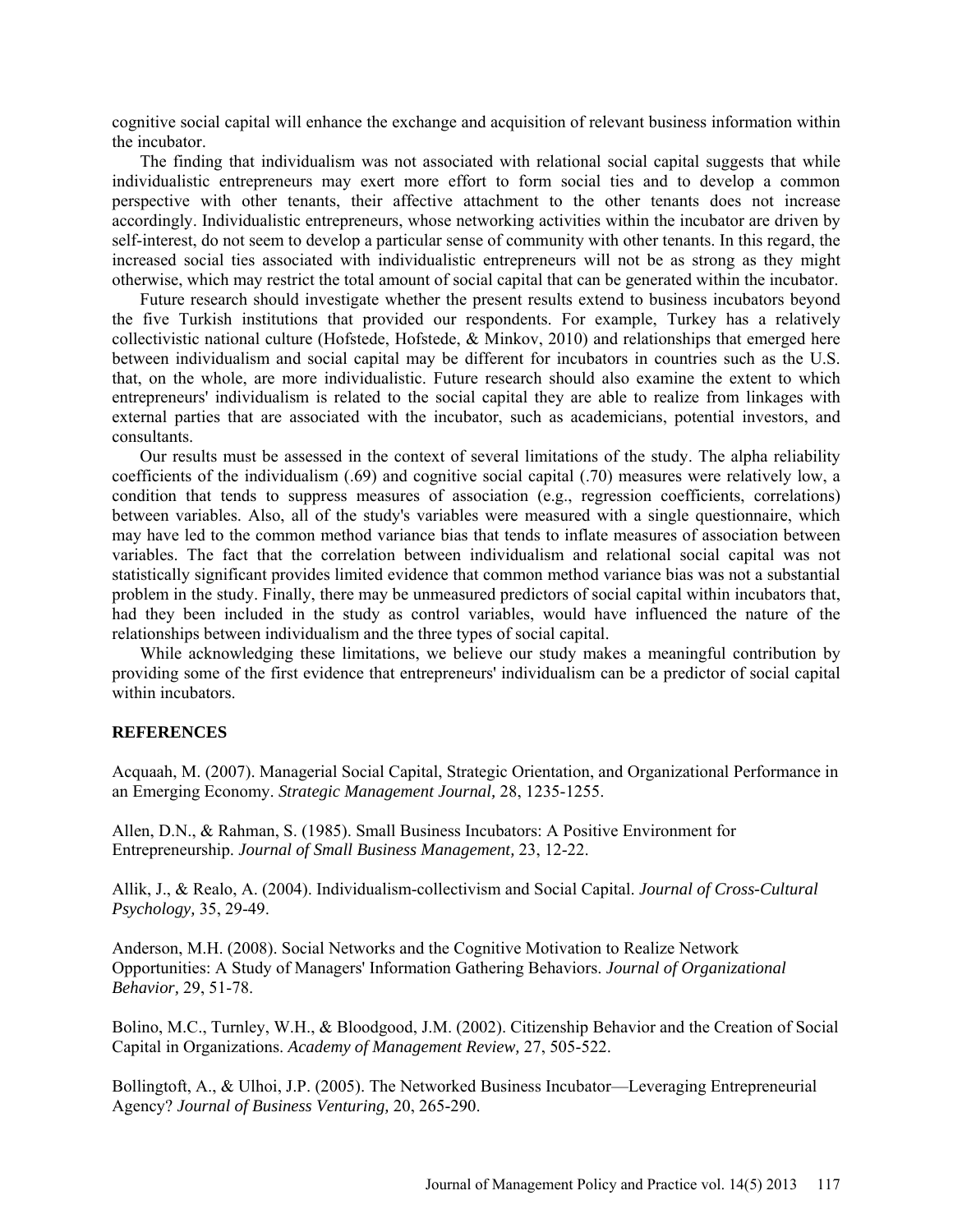Dodd, S.D., & Anderson, A.R. (2007). Mumpsimus and the Mything of the Individualistic Entrepreneur. *International Small Business Journal,* 25, 341-360.

Hite, J.M., & Hesterly, W.S. (2001). The Evolution of Firm Networks: From Emergence to Early Growth of the Firm. *Strategic Management Journal,* 22, 275-286.

Hofstede, G., Hofstede, G.J., & Minkov, M. (2010). *Cultures and Organizations: Software of the Mind*  (3rd ed.). New York: McGraw-Hill.

Inkpen, A.C., & Tsang, E.W.K. (2005). Social Capital, Networks, and Knowledge Transfer. *Academy of Management Review,* 30, 146-165.

Kirkman, B.L., & Shapiro, D.L. (2001). The Impact of Cultural Values on Productivity, Cooperation, and Empowerment in Self-managing Work Teams. *Journal of Cross-Cultural Psychology,* 32, 597-617.

Longenecker, J.G., McKinney, J.A., & Moore, C.W. (1988). Egoism and Independence: Entrepreneurial Ethics. *Organizational Dynamics,* 16, (3), 64-72.

Maurer, I., & Ebers, M. (2006). Dynamics of Social Capital and Their Performance Implications: Lessons from Biotechnology Start-ups. *Administrative Science Quarterly,* 51, 262-292.

Maznevski, M.L., & DiStefano, J.J. (1995). *Measuring Culture in International Management: The Cultural Perspectives Questionnaire* (The University of Western Ontario Working Paper Series No. 95- 39)*.*

McGrath, R.G., MacMillan, I.C., & Scheinberg, S. (1992). Elitists, Risk-takers, and Rugged Individualists? An Exploratory Analysis of Cultural Differences Between Entrepreneurs and Nonentrepreneurs. *Journal of Business Venturing,* 7, 115-135.

Moorman, R.H., & Blakely, G.L. (1995). Individualism-collectivism as an Individual Difference Predictor of Organizational Citizenship Behavior. *Journal of Organizational Behavior,* 16, 127-142.

Nahapiet, J., & Ghoshal, S. (1998). Social Capital, Intellectual Capital, and the Organizational Advantage. *Academy of Management Review,* 23, 242-266.

Nicholson, L., & Anderson, A.R. (2005). News and Nuances of the Entrepreneurial Myth and Metaphor: Linguistic Games in Entrepreneurial Sense-making and Sense-giving. *Entrepreneurship Theory and Practice,* 29, 153-172.

Nunnally, J.C., & Bernstein, I.H. (1994). *Psychometric Theory* (3rd ed.). New York: McGraw-Hill.

Peters, L., Rice, M., & Sundararajan, M. (2004). The Role of Incubators in the Entrepreneurial Process. *Journal of Technology Transfer,* 29, 83-91.

Subramaniam, M., & Youndt, M.A. (2005). The Influence of Intellectual Social Capital on the Type of Innovative Capabilities. *Academy of Management Journal,* 48, 450-463.

Wagner, J.A., III. (1995). Studies of Individualism-collectivism: Effects of Cooperation in Groups. *Academy of Management Journal,* 38, 152-172.